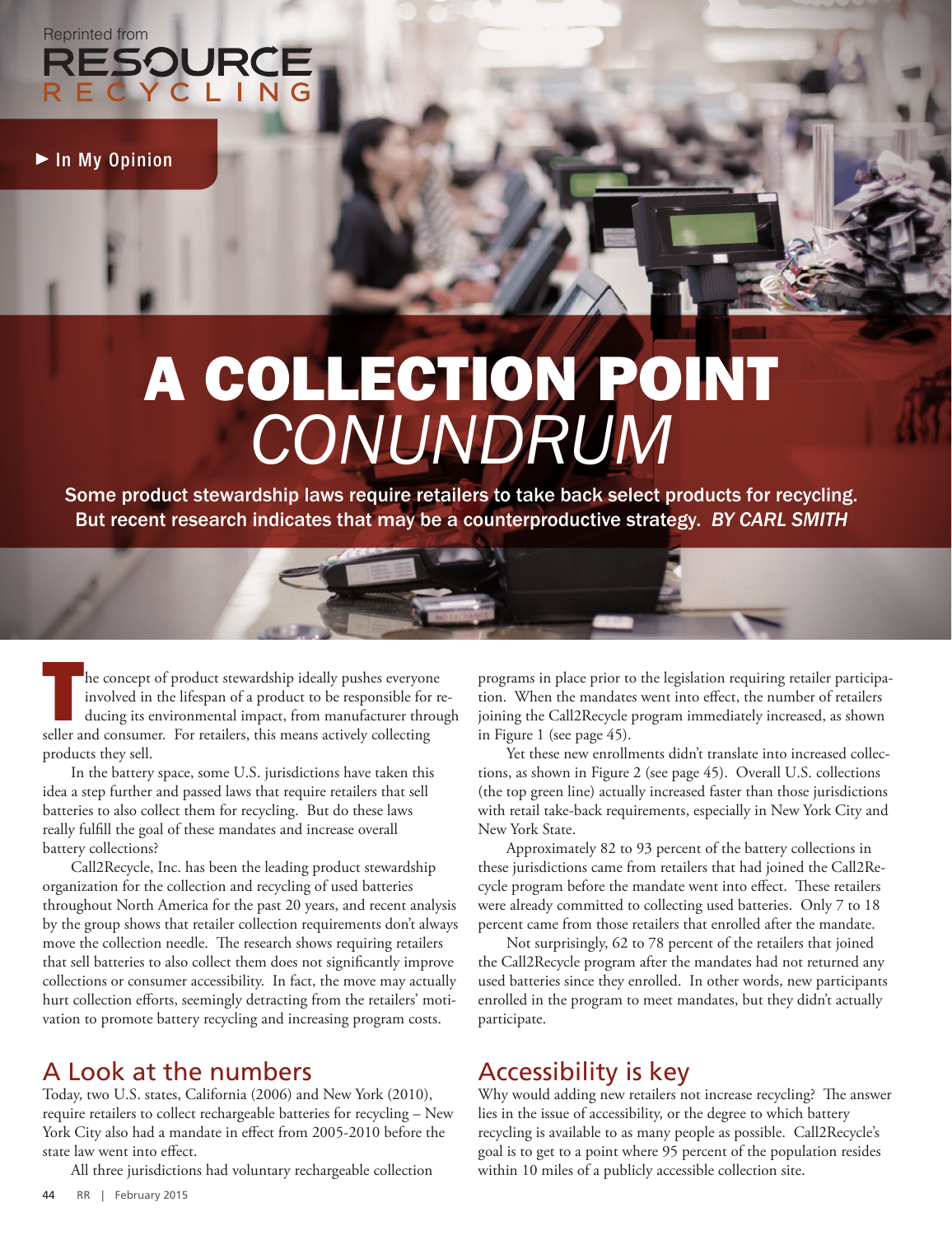Most public collection sites are concentrated in suburban/urban areas. Collection rates are also highest in these areas. These areas already have a strong retailer presence because stores tend to cluster around population centers. Therefore, adding new retailers has little effect on collection volume or accessibility. Consumers in these areas already have access to recycling collection sites, so adding more retailers doesn't increase collections because the service is already available.

A good example of this phenomenon can be witnessed in New York state. Pre-mandate, it had 97 percent of its population living within 10 miles of a publicly accessible collection site. Post-mandate, accessibility increased a negligible 0.9 percent. The same happened in California, which pre-mandate had 98 percent of its population living within 10 miles of a publicly accessible collection site, and its accessibility rate increased 0.4 percent after legislation took effect. In essence, adding retailers did not affect consumers' accessibility in both those states.

On the flip side, retail mandates have negatively affected Call2Recycle program costs. During the past three years, Call2Recycle has spent more than  $$150,000 - or 3$  percent of its direct operating costs – on stranded (non-returned) boxes and shipping costs for enrolled, but non-participating, retailers in these jurisdictions. This sum does not take into account overhead costs for adminis-

tration, training and marketing to support the mandates. A nationally mandated retailer take-back program could cost close to \$1 million in stranded box and shipping costs.

#### The British Columbia experience

The rechargeable battery recycling program in British Columbia illustrates how battery stewardship regulations can be successful without a retailer collection requirement. Since its regulations went into effect in 2010, British Columbia has seen a 400 percent increase in retail enrollments and a 23 percent collection rate during the past three years. In addition, participation rates are three times higher than in mandated jurisdictions. To reiterate: In British Columbia, collection sites were not required

## Figure 1 | Retail enrollment



### Figure 2 | Mandatory retail collections



to participate; they voluntarily signed up to participate. And the system is seeing strong results.

North America has sufficient numbers of large and small retailers willing to serve as collection sites. Retailers volunteer to participate for three reasons:

- *• Increased traffic and sales.* Many retailers know from experience that take-back programs increase store traffic and sales. This result is backed up by Call2Recycle research.
- *• Sustainability*. Many retailers now have corporate sustainability programs. The recycling program helps them actively contribute to this commitment.
- *• Consumer perceptions and demands*. More consumers are conscious about the environmental impact of their purchasing decisions. Thanks to the

promotional efforts of big-box retailers, consumers now expect to find battery recycling where they shop, especially in electronics and power tool retail stores.

#### Mandates don't work

Mandates that require retailers to collect used rechargeable batteries increase overhead costs without increasing collections. Currently, collection materials must be sent to non-producing retailers in mandated jurisdictions, which raise the cost per pound of material collected. In addition, mandates may detract from the retailers' interest in promoting recycling.

By forcing participation among retailers, the opportunity to offer recycling as a unique, value-added service is minimized and the motivation to invest in public